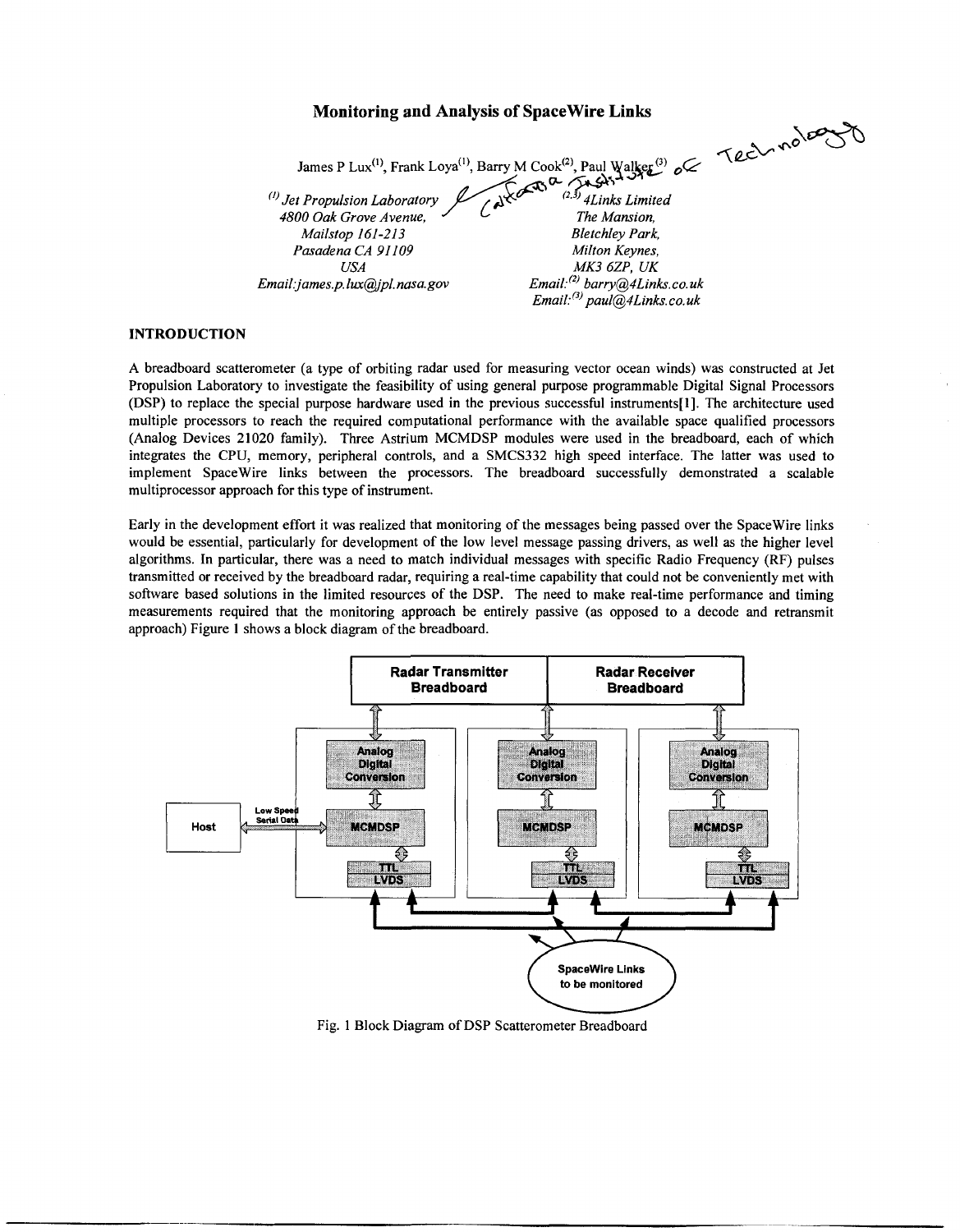# **Monitoring with Standard Lab Instruments**

The initial efforts to monitor the links used differential high impedance probes and a digital storage oscilloscope/logic analyzer, which was satisfactory at first (it is easy to recognize NUL and FCT tokens after a bit of practice). When the monitoring need moved to needing higher level information beyond "is the link running?", the limited capture memory, the high speed signals, and the lack of a high level interface prompted further development. One of the authors (Loya) identified 5 characteristics of the Spacewire protocol design that made possible a simple hardware implementation using a small Finite State Machine to decode the messages. Table **1** lists the properties and their implications.

| Table 1 – Space Wire properties enabling passive monitoring and decoding |
|--------------------------------------------------------------------------|
|--------------------------------------------------------------------------|

| Space Wire continually transmits<br>bits at a constant rate (this is<br>accomplished by filling in gaps<br>with Null characters).                                                                                                                         | allows us to derive formulas that can determine when a character occurred. For<br>example, given the character sequence $\langle C_i \rangle$ , $i = 0 \cdots n$ , and the time that<br>$C_0$ occurred (call it $T_0$ ), then the time that $C_i$ occurred is given by:<br>$T_i = T_0 + \tau \sum_{j=1}^i #_b(C_j)$<br>where $\tau$ is the bit time, and $H_b$ is a function that yields the number of bits in $C_i$ |
|-----------------------------------------------------------------------------------------------------------------------------------------------------------------------------------------------------------------------------------------------------------|----------------------------------------------------------------------------------------------------------------------------------------------------------------------------------------------------------------------------------------------------------------------------------------------------------------------------------------------------------------------------------------------------------------------|
|                                                                                                                                                                                                                                                           |                                                                                                                                                                                                                                                                                                                                                                                                                      |
| If either the D or S lines on either<br>end (receive, transmit) of the link<br>fails to make a transition within<br>850 ns., the link will be broken,<br>and both sides of the link will<br>reset (i.e. stop transmitting for a<br>preset time interval). | assures us that property 1 will be enforced.                                                                                                                                                                                                                                                                                                                                                                         |
| bit<br><b>SpaceWire</b><br>The<br>stream<br>contains no framing or error-<br>correcting bits                                                                                                                                                              | imposes a "zero tolerance" condition on bit error. Since no characters are used for<br>framing or error correction, it is assumed that each bit will contribute either to the<br>content or attributes of a specific character.                                                                                                                                                                                      |
| The SpaceWire bit stream always<br>contains enough error detection<br>bits to detect any single bit error.                                                                                                                                                | assures us that if a single bit error does occur, it will be detected. The SpaceWire<br>data stream always contains between 10-25% odd parity bits (as attributes of a<br>character). When a parity error is detected link is reset. This assures us that no<br>corrupt data will gain acceptance by the receiving node (i.e. a detected reset<br>implies that the incoming data packet should be discarded).        |
| The separation of the SpaceWire<br>bit stream into characters can be<br>done in a single pass                                                                                                                                                             | allows the separation of the bit stream into characters with the application of<br>"straight forward" hardware.                                                                                                                                                                                                                                                                                                      |

# **Using the Spacewire-PCI as a Monitor Receiver**

The Spacewire-PCI card, in a suitable realtime programming environment, can provide a significant fraction of the monitoring functionality that would be provided by the fully idealized monitor embodied in the state machine described above. This approach had the significant advantage that it required almost no hardware development and there was a suitable set of API calls available to integrate the card into a realtime computing environment.

Figure **3** shows two ends of a SpaceWire link, N1 and N2, where Tx and Rx represent the DS signaling pair transmitter and receiver, respectively; each arrow represents **4** physical wires. Two additional Spacewire nodes, N3 and N4 are set up with their receivers fed by the Tx side of N1 and N2 respectively. The Tx side of these monitoring nodes are terminated into dummy loads *(ie.* 100 ohm terminations). Since a Spacewire-PCI card has 3 link ports, it is convenient to use two of them as **N3** and N4, leaving the third for other uses. The SMCS332 used in the Spacewire-PCI treats each channel independently, so it is possible to program **2** links for monitoring, and the third for conventional Spacewire traffic.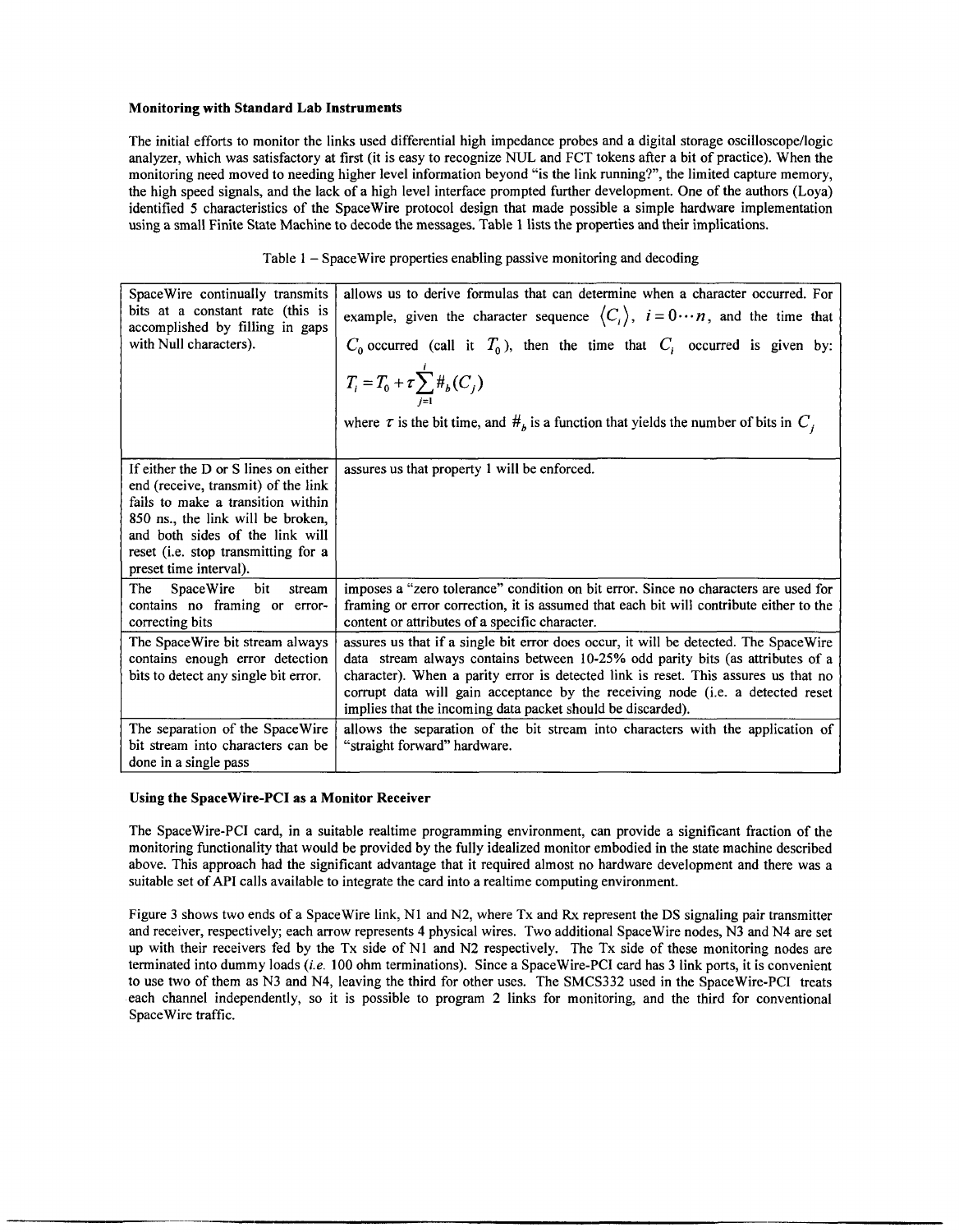

Fig 2 - Mealy State Machine for Decoding Spacewire Packets



Fig 3 - Using Spacewire Links for Monitoring

When the link N1:N2 is started, both monitor nodes will see the NUL tokens and establish pseudo-links N1:N3 and N2:N4. If an error is detected by either of the link nodes (N1,N2), the reset protocol will be performed. The monitor nodes will also reset, and the pseudo link will re-establish when the N1:N2 link is established.

**If** an error occurs on a monitor link *(e.g.* NI:N3), it will also attempt to reset, but the resynchronization is a bit more complex. If the node can resynchronize with the running stream, the monitor node will sync **up** when it sees the parity bit of a NUL token sequence. If the primary link is generating a pure NUL stream (i.e. the link is "idle") the probability of landing on the correct bit (by chance) is 1 in **8.** The Spacewire State diagram (referred to in [2]) suggests that the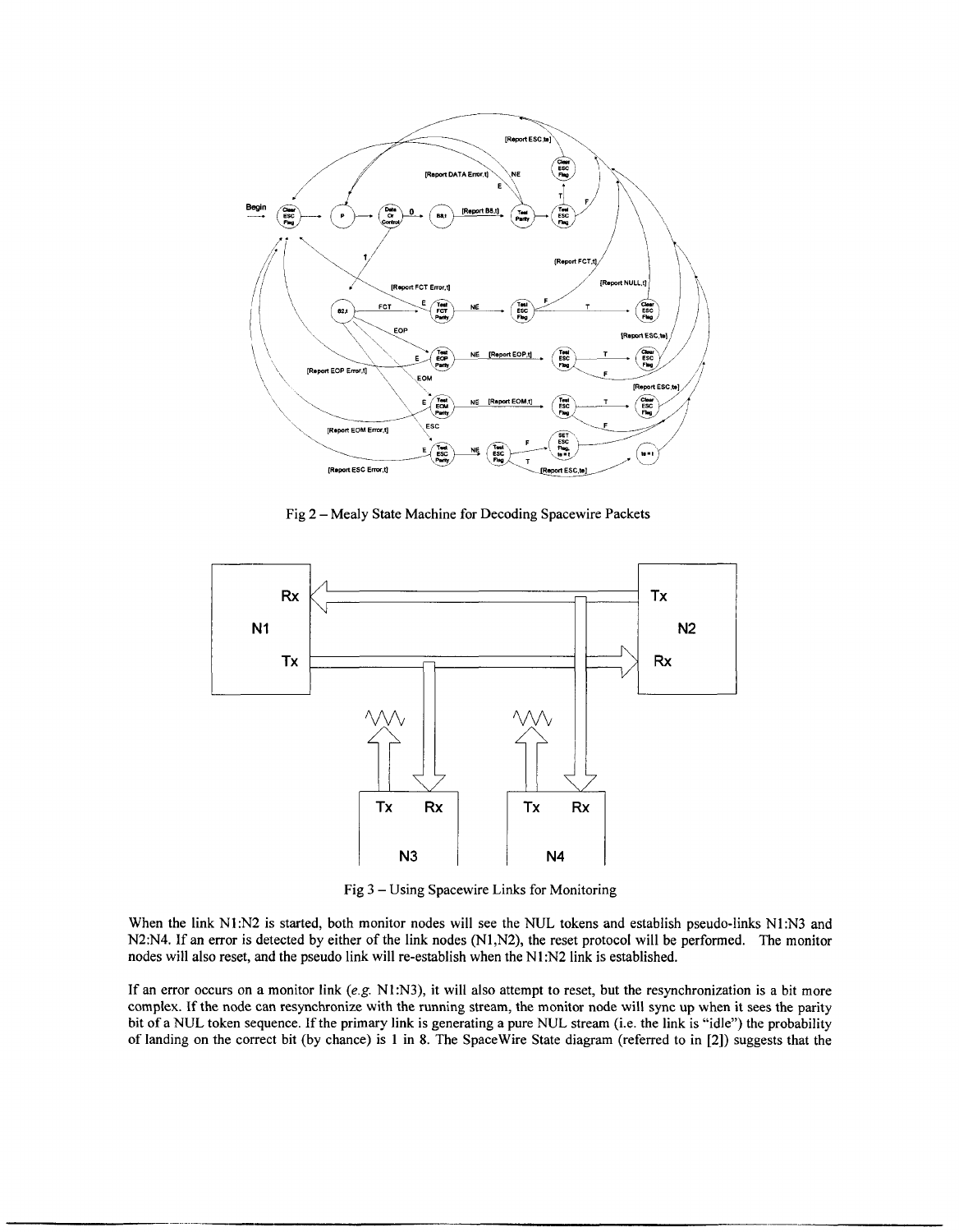link reset-error detect-reset sequence takes about 25 microseconds. A monitor node can therefore attempt about 4000 of these sequences in a second. Even if the running stream is not a pure NUL sequence, periodic NULs are almost certain to occur, and eventually, the monitor node will sync up.

In practice, the error rate on Spacewire links is so low that errors don't occur. Resets and Resynchronization almost always occur as the result of an overt act (such as disconnecting a cable) and the monitor is usually manually restarted anyway.

## **Software Implementation**

A wrapper was created in LabView to expose the Spacewire-PCI API provided by the Windows NT driver supplied with the Spacewire-PCI interface. Direct access to SMCS registers is provided by the driver and is used for most of the .vi operations. The SMCS 332 initialization is performed in the usual way with the Windows NT drivers, with the exception is that the CHx-COMICFG register is set for one packet/message. In addition, the monitor nodes are configured **as** follows

- Transparent mode  $\bullet$
- Explicitly matched for bit-rate, endian mode, etc. to the link under observation
- Never used for transmit

The Labview virtual instrument (.vi) controls all aspects of the channel for the monitor links, including servicing the interrupts, emptying the buffers, and so forth. On a high rate link with a lot of messages, this actually proves to be the limiting resource. The performance limitations of the Labview/SpaceWire-PCI monitor approach has not been quantified through testing, however, it easily keeps up with the usual breadboard traffic, consisting of messages every few milliseconds consisting of about a thousand bytes. Unfortunately, the Labview implementation does not allow accurate unambiguous time-stamping (with an accuracy of milliseconds), mostly because of the limitations inherent in the NT driver model.

## **MONITORING SPACEWIRE WITH AN FPGA IMPLEMENTATION OF SPACEWIRE**

JPL have achieved a remarkable degree **of** monitoring Spacewire links by using the Spacewire-PCI boards. There is, however, information inside the SMCS332 on the board that would be useful for the monitoring purpose, and an FPGA implementation would provide easier access to this information.

4Links have developed a series of FPGA implementations of Spacewire, and use their latest implementation for monitoring Spacewire links. Useful information that is made available for monitoring includes:

- The initialization state machine  $\bullet$
- $\bullet$ All the error signals
- $\bullet$ All the different types of character
- The precise timing of when characters arrive
- The actual received Data and Strobe signals

This information is recorded and reported as the user requests, in the form of time-stamps, activity logs, and waveform traces.

## **Time stamps**

With access to the data when it arrives, it is possible to give very precise time-of arrival information. A resolution of 100ns is to within a bit at 10Mbits/s and to within a data character at 100Mbits/s. The 100ns resolution is also easily generated by the clock that is used for 10Mbits/s data, and it is also a standard period provided by external signal generators with lOMHz outputs.

Time stamps can be useful at the start of packet and at the end of packet, and sometimes both. So these are provided. In Time stamps can be useful at the start of packet and at the end of packet, and sometimes both. So these are provided. In special cases, it may also be useful to stamp the arrival time of each character, and so this capabil the proviso that it generates rather more data than the packet itself.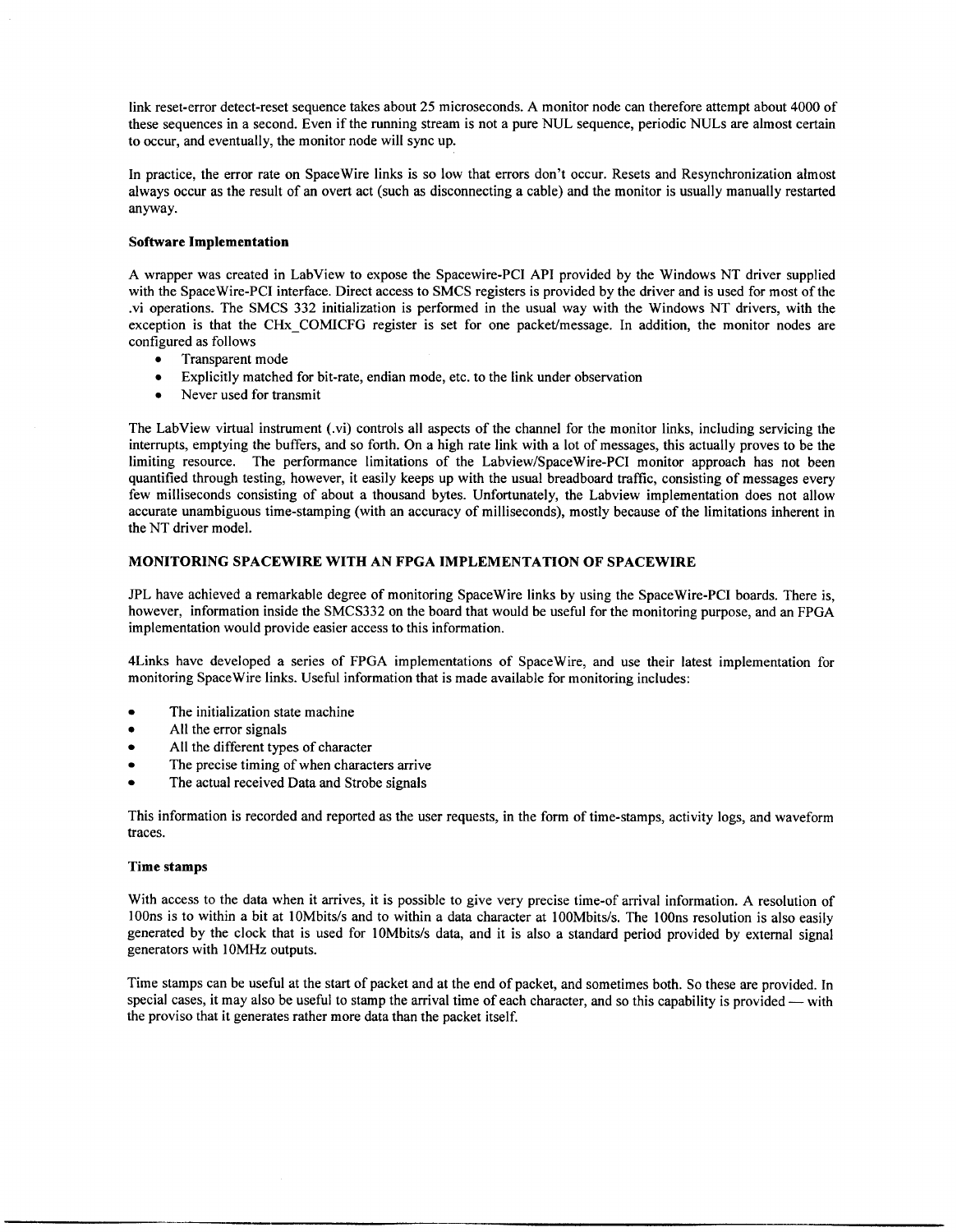| MitherSpaceLuk £5E-F201-192.160.3.166 Data                                                                            |  |
|-----------------------------------------------------------------------------------------------------------------------|--|
| Tx Waiting 50,0Mb/s Ftc Hexadecimal (compact)                                                                         |  |
| 00 01 02 03 04 05 06 07 08 09 0A FF (EOP)                                                                             |  |
| 11798,205 633 7st   06-01-02-04-04-06-00-02-08-08-08-08-11798.205 636 2st   BIDAT                                     |  |
| [00 01 02 03 04 05 06 07 08 09 0A FF [EOP]                                                                            |  |
| 11811.147 051 9s]    00-01-02-04-05-08-08-09-08-08-08-27   11811.147 054 4s]    [509]                                 |  |
| [111815.201 543 3s]<br>[11816.201 542 7s] Flow control error: Too-many-FCT's received in Run state                    |  |
|                                                                                                                       |  |
|                                                                                                                       |  |
|                                                                                                                       |  |
| <u> Serie (Serie Stadt Stadt Stadt Stadt Stadt Stadt Stadt Stadt Stadt Stadt Stadt Stadt Stadt Stadt Stadt Stadt </u> |  |

*Fig. 4: Data log showing time-stamps, such as* **C11798.205** *633* **7s],** *for receiveddata, together with an error* 

*report showing the time stamp, the type of error, and the SpaceWire state machine state when the error occurred.* Fig. *4* shows the time stamp reports , such as **C11798.205 633 7s], as** shown by the 4Links EtherSpaceLink ESL-F201 with the Timestamp option. The stamp is a free-running 32-bit count with the resolution of 100ns. More precise resolution could be offered if required but, as explained, the lOOns provides useful resolution.

# **Error reports**

SpaceWire defines a wide variety of error conditions, which can be reported by a monitor function. Fig. **4** shows an error being reported (a flow-control credit error as a result of unplugging a cable). The error is time-stamped, and the SpaceWire state machine state when the error occurred is also reported.

# **Time Codes**

Individual time-codes could be reported on the normal Data log window, but they could be rather frequent and they are orthogonal to most of the other activity on the link. So it is useful to provide a separate window for displaying reports of received time codes. This window is shown in Fig. 5. The report includes a time stamp **of** when the time code arrived, and the time code in the format specified in the Spacewire standard, with two reserved bits and then a six-bit value. The six-bit values should increment as **is** shown in Fig. 5.

# **Triggering and Waveform Capture**

**As** JPL comment, standard equipment such as oscilloscopes **is** useful for initial work with Spacewire links but there soon becomes a need to examine more detail, and particularly to trigger on events such as initialization and errors. Building waveform capture into the monitoring system allows the data to be presented already decoded, and coordinated with a report of the triggering event. Fig. **6** shows a waveform captured for Spacewire initialization.

| EtherSpaceLink ESL-F201/192.168.3.166 Error waveform |             |      |             |      |          |                                              |                                |             |                                         |                                                                                  |  |                                              |      | $\lfloor$ $\lfloor$ $\rfloor$ $\lfloor$ $\times$ $\rfloor$ |
|------------------------------------------------------|-------------|------|-------------|------|----------|----------------------------------------------|--------------------------------|-------------|-----------------------------------------|----------------------------------------------------------------------------------|--|----------------------------------------------|------|------------------------------------------------------------|
| [9672.085 287 7s] Received Null in Started state     |             |      |             |      |          |                                              | <b>Time/division</b><br>1500 N |             |                                         |                                                                                  |  |                                              |      |                                                            |
| Dnb<br>1000nb<br><b>MULL</b>                         | Dns<br>MULL | NULL | $+1000$ ris | MULL | l+2000ds | <i>ͺ</i> «τρτ«τα τ«τα γεστγεστ«τρτ«τα τ«ηυμμ | $+3000$ ds                     | $+4000$ ris |                                         | ⊧500Ons                                                                          |  | l⊦6O00ris<br>VNULL                           | WULL | $\frac{1}{2}$ 7000ris<br>$\mathbf{r}$                      |
|                                                      |             |      |             |      |          |                                              |                                |             | Reporting Disabled<br>Reporting Enabled | [1363.430 002 3s] 0:0:00<br>[1365.430 002 1s] 0:0:01<br>(1367.430.001.9s).0:0:02 |  | <b>PERMIT PRODUCTION CONTRACT PRODUCTION</b> |      |                                                            |

Fig. 6: Waveform capture of link start-up Fig. 5: Time Codes reported with time-stamps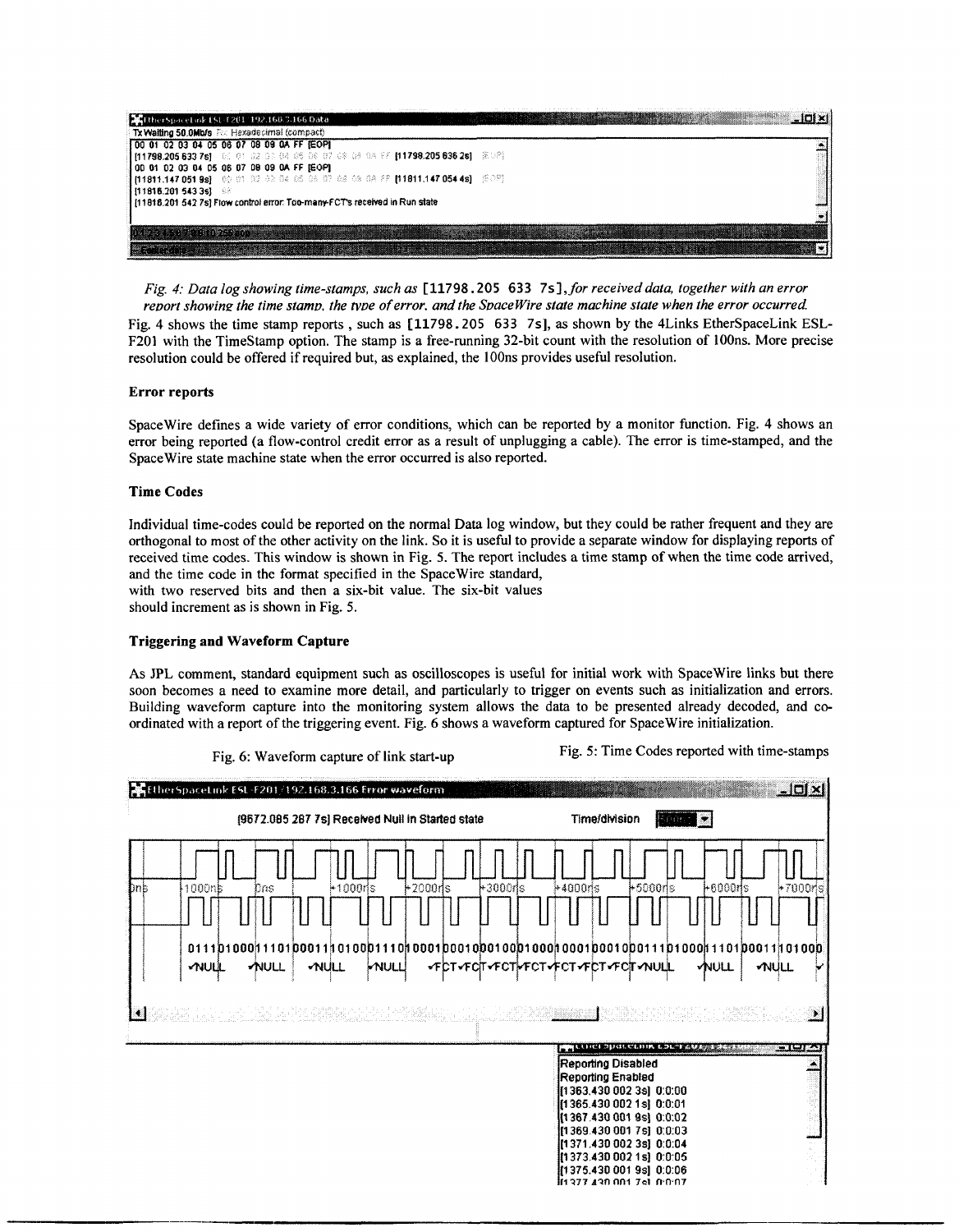

Fig. 7: Waveform capture of the error reported in Fig. 4

Waveform capture is also useful for diagnosing errors, as shown in Fig. 7, which is the same event as was reported in Fig. 4. Note the time stamp of when the error occurred, the type of error, the Spacewire State Machine state when the error occurred, the decode of individual bits, and the further decode of those bits into characters. At the time this error occurred, there was a glitch on the Data signal which caused first **of** all a data character in error, and then an extra Flowcontrol token (FCT) which exceeded the permissible credit count.

The reports shown in Figs. 4 to 7 were generated by the EtherSpaceLink ESL-F201, with options for time codes, time stamps, error reporting and error waveforms, and were displayed by the SpaceWireUI program **[3].** 

The EtherSpaceMon ESM F200 will include the two link receive circuits shown in JPL's Fig.3 and will bring these capabilities to monitoring links within systems. Fig.8 shows a block diagram of how the EtherSpaceMon would be used in a system.



Fig. **8:** Use of EtherSpaceMon in Spacewire system